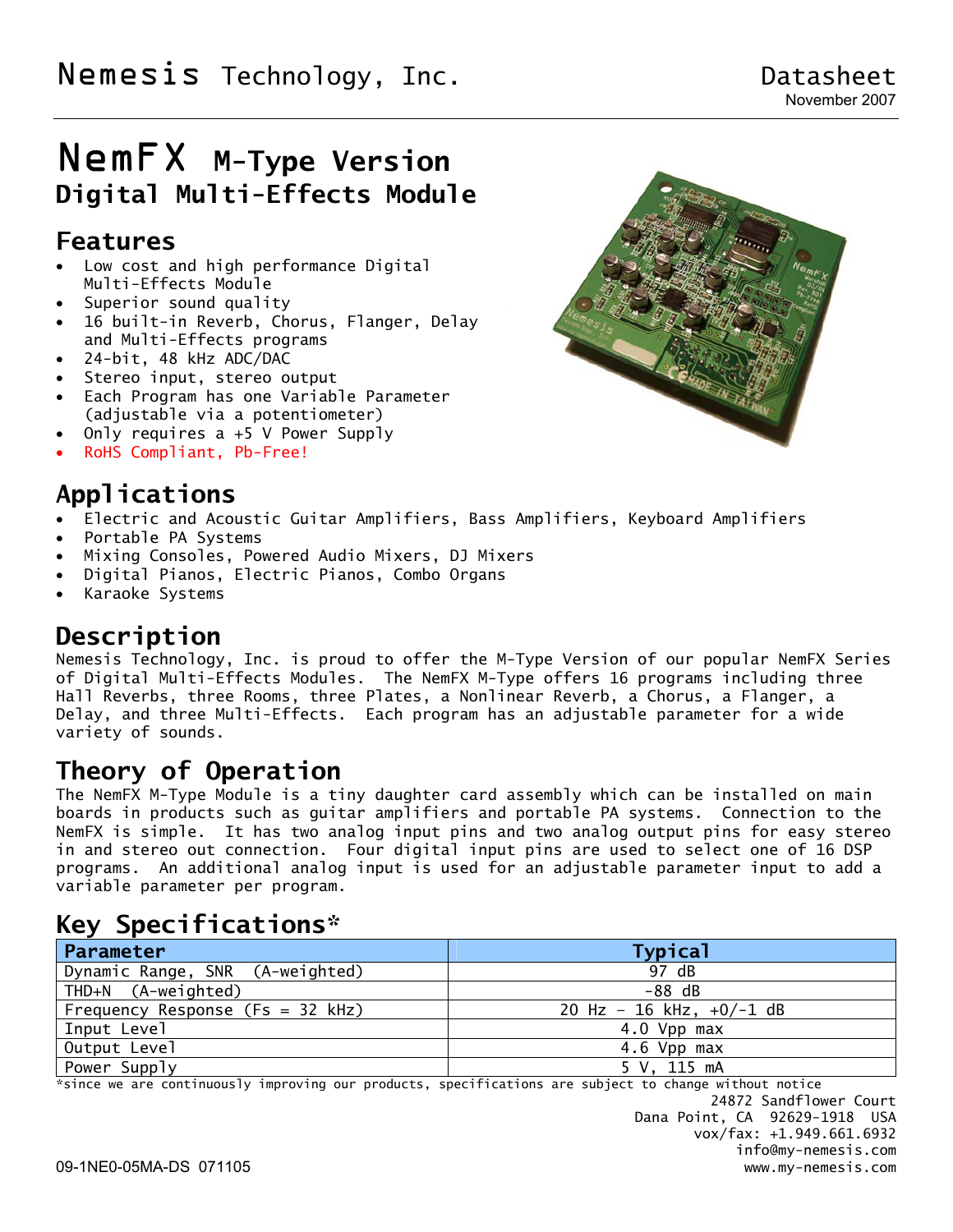## **Detailed Specifications**

(Typical audio performance numbers at nominal supply voltages, 25ºC operating temperature, with suggested I/O circuitry, 'Bypass' DSP program, 997Hz signal unless otherwise specified. All DC voltages relative to ground)

#### **Audio Performance\***

| Parameter                            | <b>Typical</b>             |
|--------------------------------------|----------------------------|
| SNR (A-weighted)                     | 97 dB                      |
| Dynamic Range (A-weighted, -60 dBFS) | 97 dB                      |
| THD+N (A-weighted, -1 dBFS)          | $-88$ dB                   |
| Frequency Response (Fs = 32 kHz)     | 20 Hz - 15 kHz, $+0/-1$ dB |
| Full Scale Input Level               | $4.0$ Vpp                  |
| Full Scale Output Level              | $4.6$ Vpp                  |

#### **Recommended Operating Conditions\***

| Parameter               | Min. | <b>Typical</b> | Max.                     | Unit |
|-------------------------|------|----------------|--------------------------|------|
| Source Impedance        |      |                |                          |      |
| Load Impedance          | 2 k  | 10 k           | $\overline{\phantom{0}}$ |      |
| Full Scale Input Level  | 3.8  | 4.0            | 4.2                      | Vpp  |
| Full Scale Output Level | 4.4  | 4.6            | 4.8                      | Vpp  |
| 5V Power supply voltage | 4.75 |                | 5.25                     |      |
| 5V Power supply current |      | 115            | 133                      | mA   |

#### **Absolute Maximum Ratings\***

| Parameter                  | Min              | Max.  | Unit |
|----------------------------|------------------|-------|------|
| Analog Voltage Input Level | $-0.5$           | 3۷. د |      |
| 5V Power supply            | . . <del>.</del> | ر . ر |      |
| Operating Temperature      |                  |       |      |

\*since we are continuously improving our products, specifications are subject to change without notice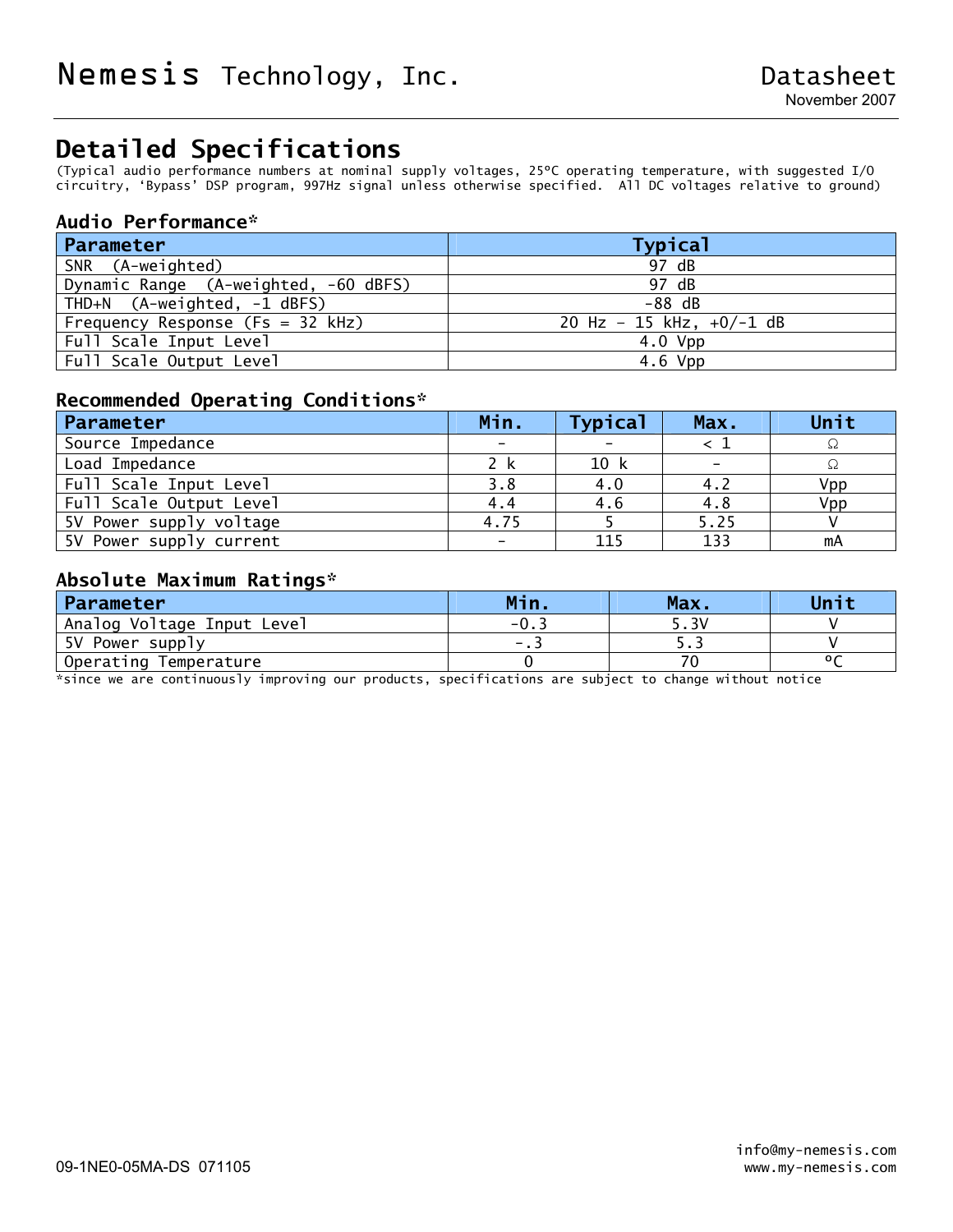# **Module Block Diagram**



**Figure 1: Block Diagram**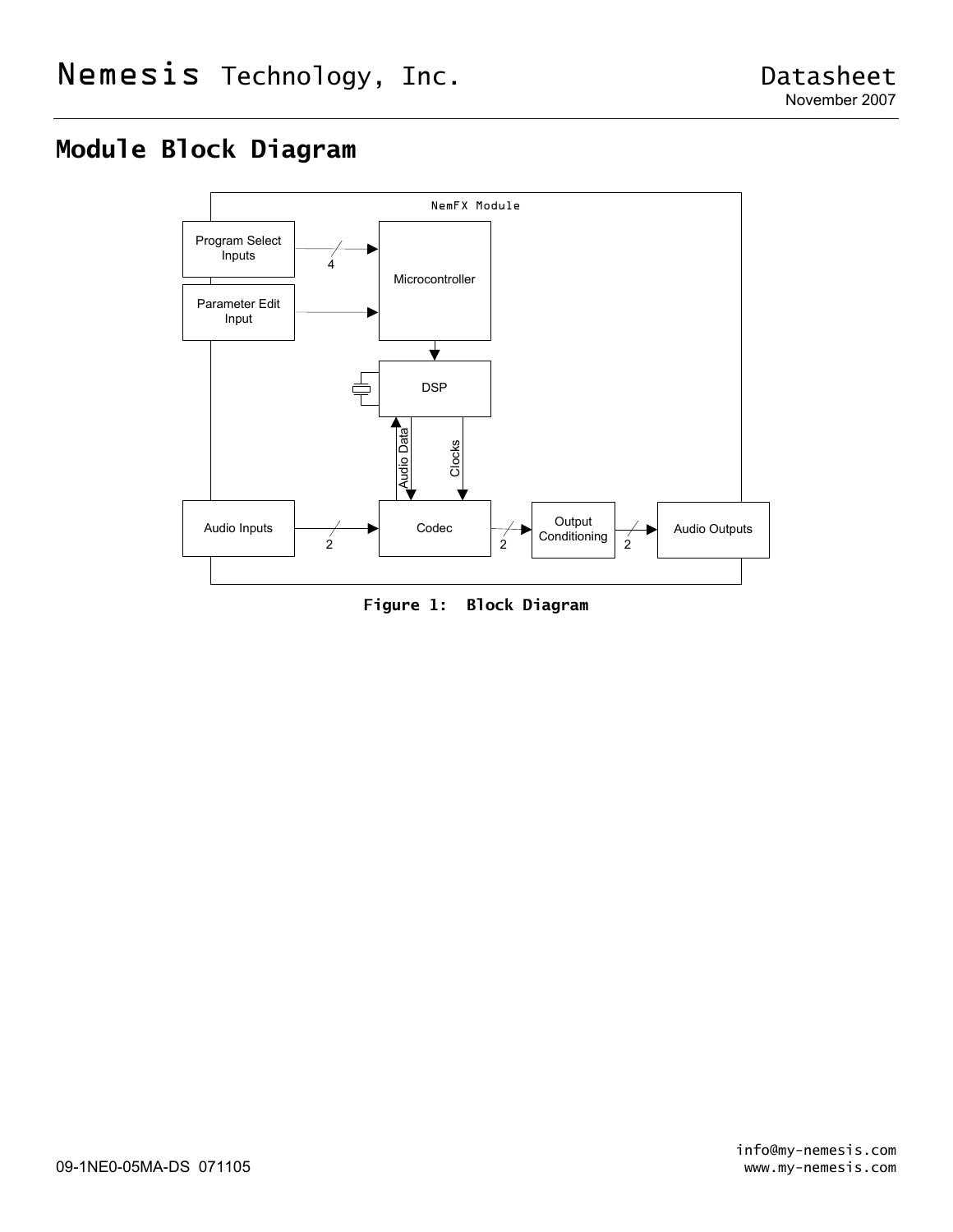### **Application Diagram**





#### **Input Circuit**

The NemFX Module requires a low impedance drive directly from the output of an opamp. Any resistance on the input connection to the NemFX Module will cause distortion on the input signal. The optional circuit shown in Figure 3 can be used if extra attenuation of high frequency noise is desired or if there is significant energy above 60 kHz in the input signal to the module. The input analog signal can be up to a maximum of 4.0 Vpp before clipping occurs. Analog input signals must stay within the voltage range listed

#### 09-1NE0-05MA-DS 071105 www.my-nemesis.com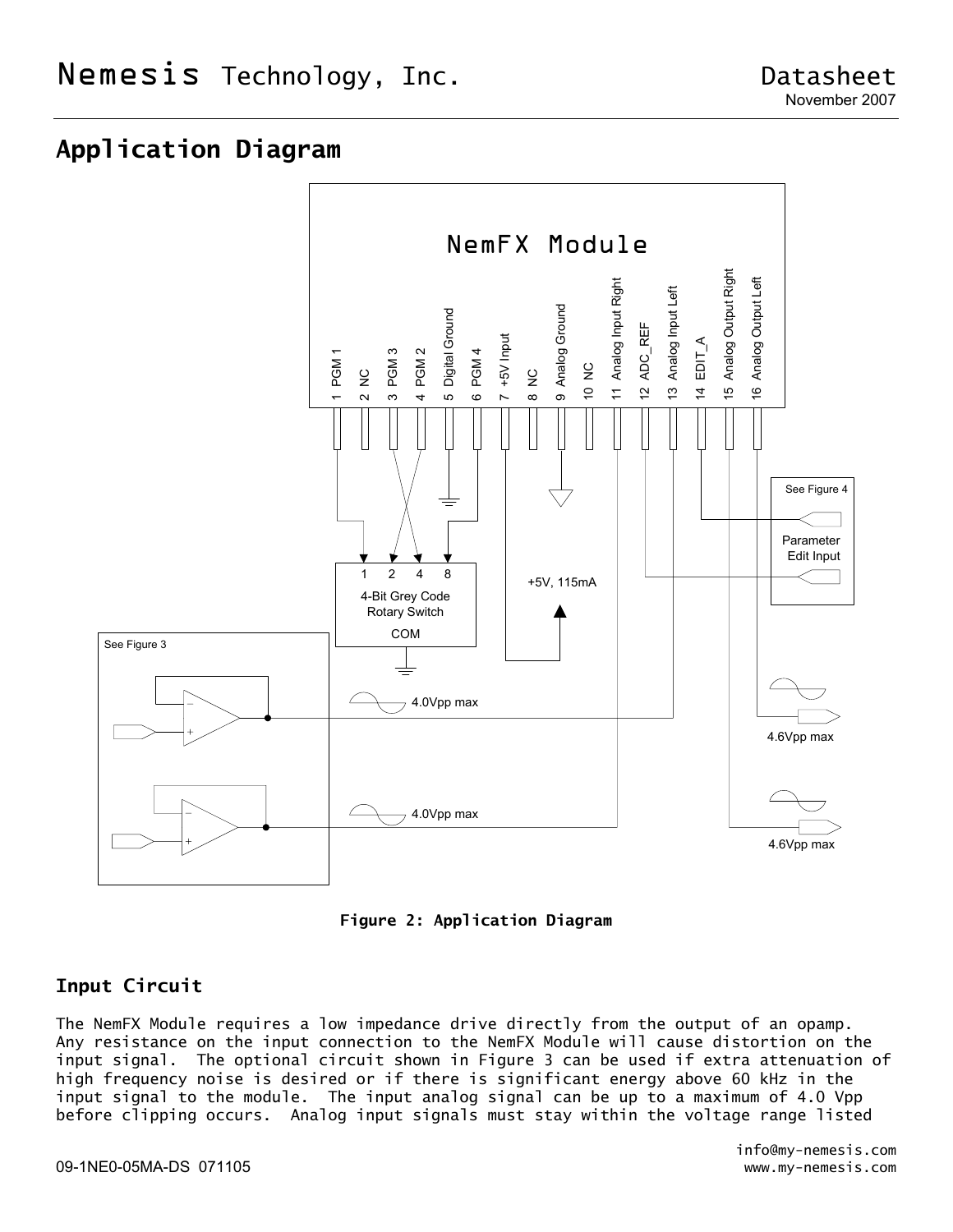under 'Absolute Maximum Ratings' in the specifications section of the datasheet; otherwise, damage to the NemFX Module can occur.

For applications that require a single channel, connect the input signal to both the Left and Right Analog Input pins. Otherwise, 6 dB of signal will be lost on DSP programs that expect a stereo input and sum the two inputs to mono.

#### **Output Circuit**

Interfacing to the analog output of the NemFX Module is also very simple. The output circuit on the module must drive a load greater than 2 kΩ. For applications that use only a single channel, connect only to the Left Analog Output. Additional filtering of signals above 60 kHz may be necessary on systems that are sensitive to high frequency noise.

#### **Power Supply**

The NemFX Module requires a regulated +5V power supply to achieve rated performance. Separate Analog and Digital Ground pins are provided to reduce the possibility of digital interference in the analog signal. The Analog and Digital Ground pins for the NemFX Module should be connected together near the power supply ground of the host system.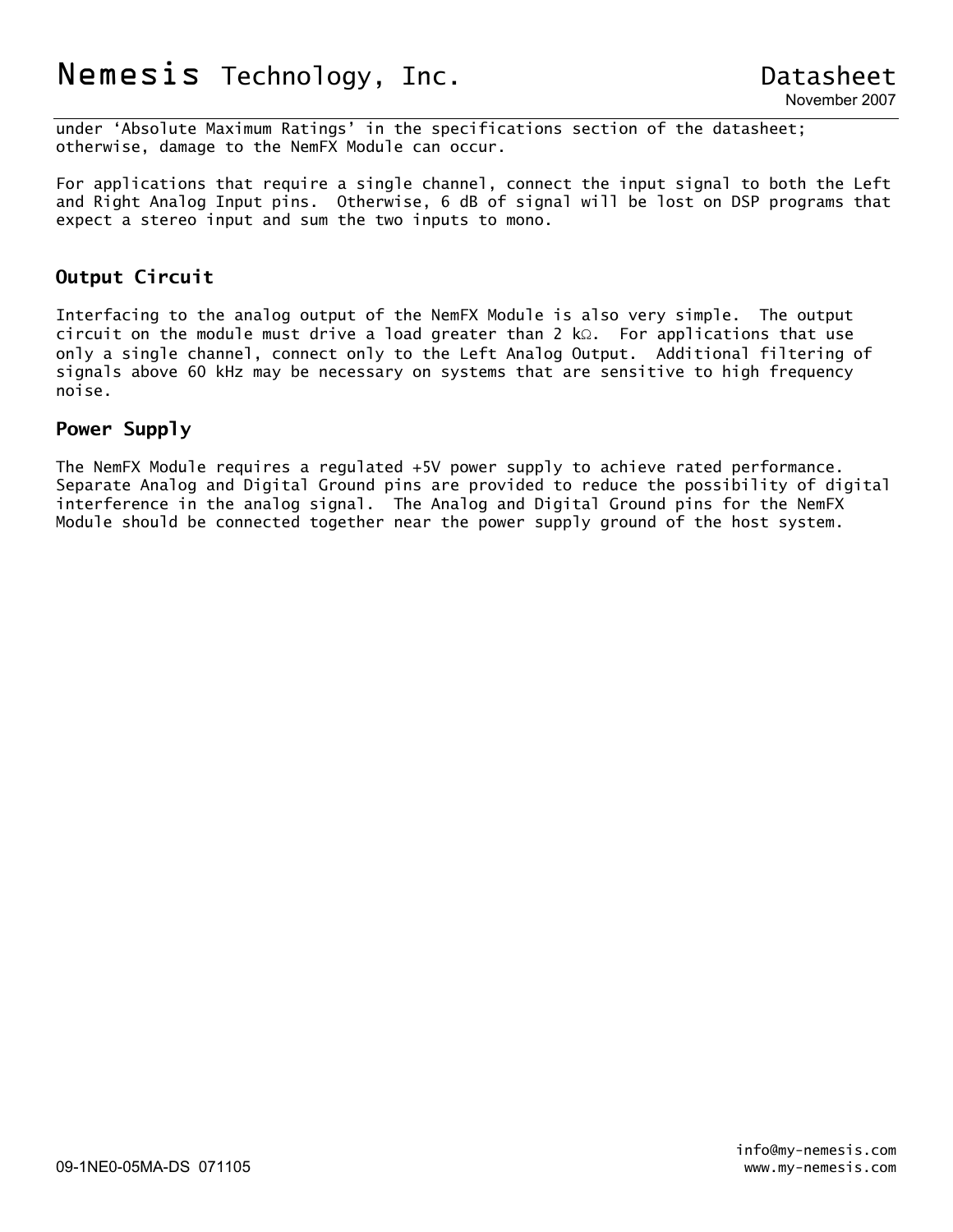# **Application Information**



**Figure 3: Optional Analog Input Circuit** 

The circuit show in Figure 3 should be used if any high frequency signals are present in the analog input to the NemFX Module. The module is sensitive to interference at 4.096MHz (for 32kHz sampling frequency) and any signals in this range must be attenuated.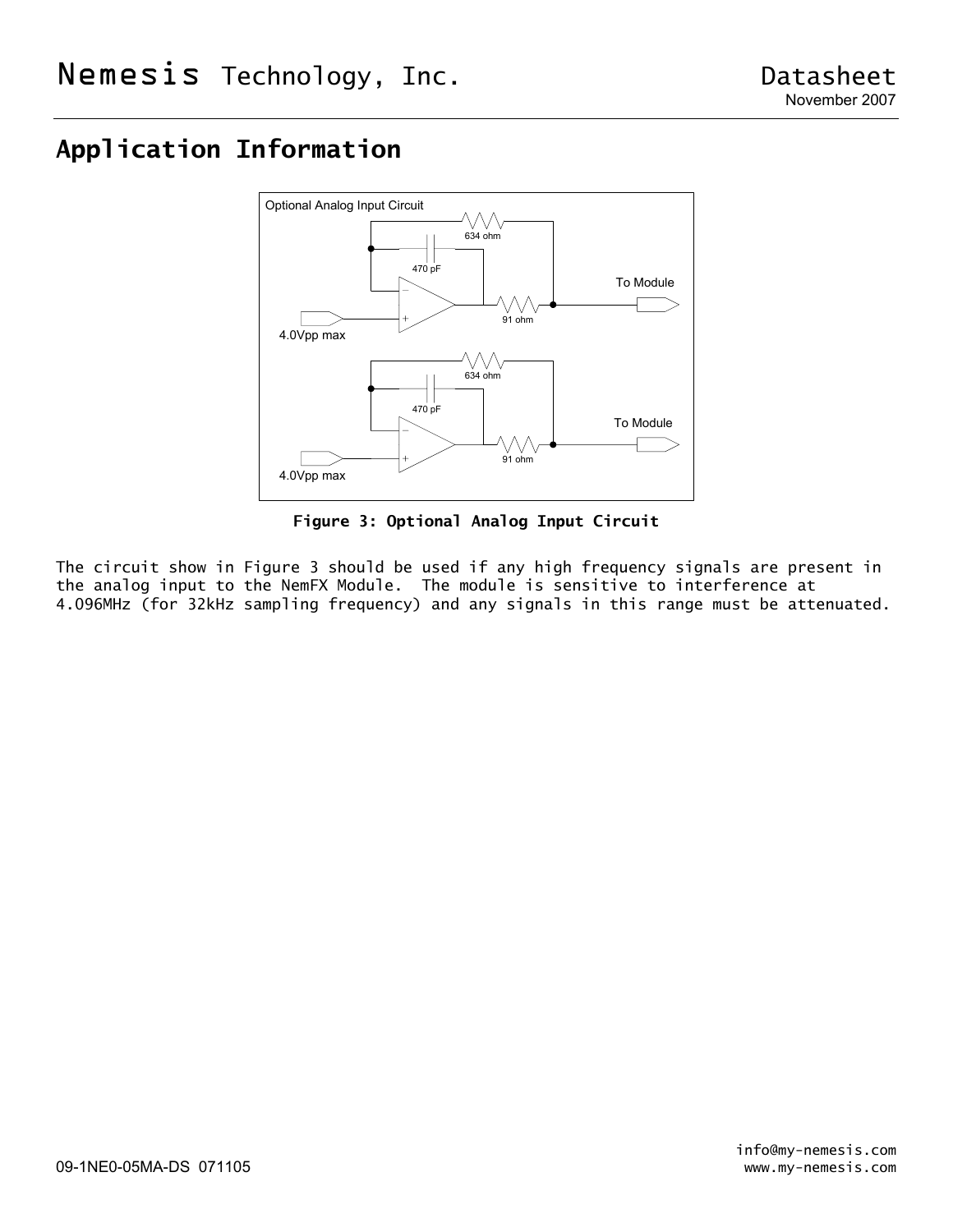

**Figure 4: Parameter Edit Input** 

The NemFX M-Type Module is configured to use an analog input (for example, from a rotary potentiometer) for user-adjustable parameters. The circuit shown in Figure 4 should be connected to the EDIT\_A and ADC\_REF inputs.



**Figure 5: Suggested 5V Supply Circuit** 

The circuit shown in Figure 5 should be used when adding the NemFX Module to a design that currently does not have a 5V supply. This supply will isolate any digital noise that could be introduced into loosely regulated supplies that are commonly found inside guitar amplifiers. For systems that use regulators to supply other analog voltages, the low pass filter on the input of the regulator is not necessary to isolate any digital noise.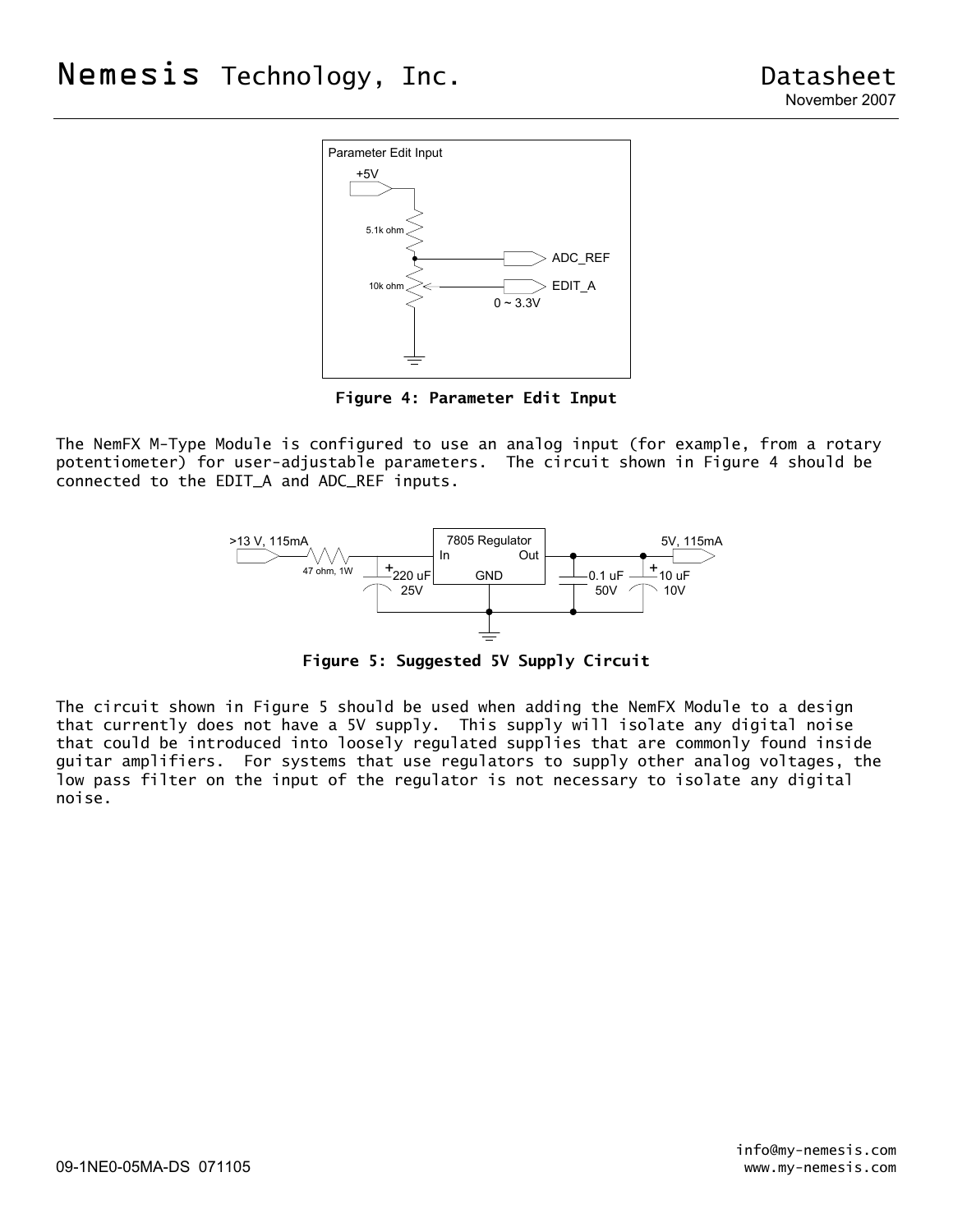# **Ordering Options**



Contact Nemesis Technology, Inc. for more information.

### **Program Chart NV**

16 programs, 32 kHz sampling frequency only Parallel effects configuration (i.e., dry signal is NOT mixed in the DSP).

| Prog<br>#      | <b>PGM</b><br>4 | <b>PGM</b><br>3 | <b>PGM</b><br>2 | <b>PGM</b>   | <b>Program Description</b> | <b>Parameter Edit</b> |
|----------------|-----------------|-----------------|-----------------|--------------|----------------------------|-----------------------|
| 1              | $\mathbf 0$     | 0               | $\mathbf 0$     | $\mathbf 0$  | Hall Reverb 1              | Reverb Decay Time     |
| $\overline{c}$ | 0               | 0               | 0               |              | Hall Reverb 2              | Reverb Decay Time     |
| 3              | 0               | 0               | $\mathbf 1$     | $\mathbf{1}$ | Hall Reverb 3              | Reverb Decay Time     |
| 4              | 0               | 0               | $\mathbf 1$     | $\Omega$     | Room Reverb 1              | Reverb Decay Time     |
| 5              | 0               | $\mathbf{1}$    | $\mathbf{1}$    | $\Omega$     | Room Reverb 2              | Reverb Decay Time     |
| 6              | $\mathbf 0$     | 1               |                 | $\mathbf{1}$ | Room Reverb 3              | Reverb Decay Time     |
| $\overline{7}$ | $\mathbf 0$     |                 | 0               | $\mathbf{1}$ | Plate Reverb 1             | Reverb Decay Time     |
| 8              | $\mathbf 0$     |                 | 0               | $\mathbf 0$  | Plate Reverb 2             | Reverb Decay Time     |
| 9              | 1               |                 | $\mathbf 0$     | $\mathbf 0$  | Plate Reverb 3             | Reverb Decay Time     |
| 10             |                 |                 | $\mathbf 0$     | 1            | Nonlinear Reverb           | Reverb Decay Time     |
| 11             |                 |                 |                 |              | Chorus                     | Chorus Depth          |
| 12             |                 |                 |                 | $\mathbf 0$  | Flanger                    | Flanger Rate          |
| 13             |                 | 0               | 1               | $\mathbf 0$  | Delay                      | Delay Time            |
| 14             | 1               | 0               | 1               | $\mathbf{1}$ | Chorus->Room               | Reverb Decay Time     |
| 15             | $\mathbf{1}$    | 0               | $\mathbf 0$     | $\mathbf{1}$ | Chorus->Delay->Room        | Delay Time            |
| 16             | 1               | 0               | $\mathbf 0$     | $\Omega$     | Rotary Speaker->Room       | Rotary Speaker Speed  |

Note: Programs are in grey-code order to interface with standard 4-to-16 grey-code encoders. Encoder common pin should be tied low to Digital Ground.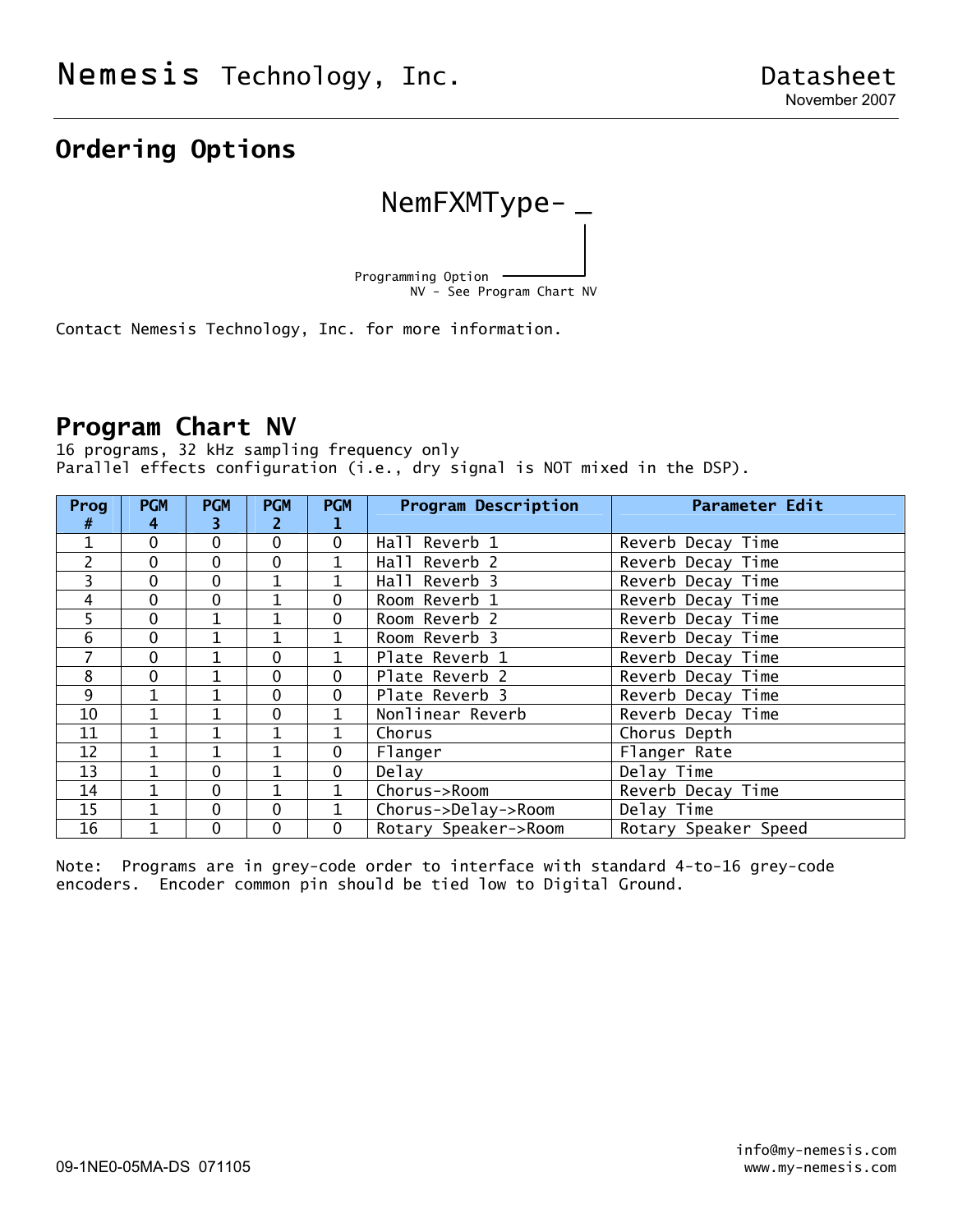# **Mechanical Drawing**



**Figure 6: Mechanical Drawing** 

The module shown in Figure 6 is actual size when this page is printed on 8  $\frac{1}{2}$  x 11" paper.